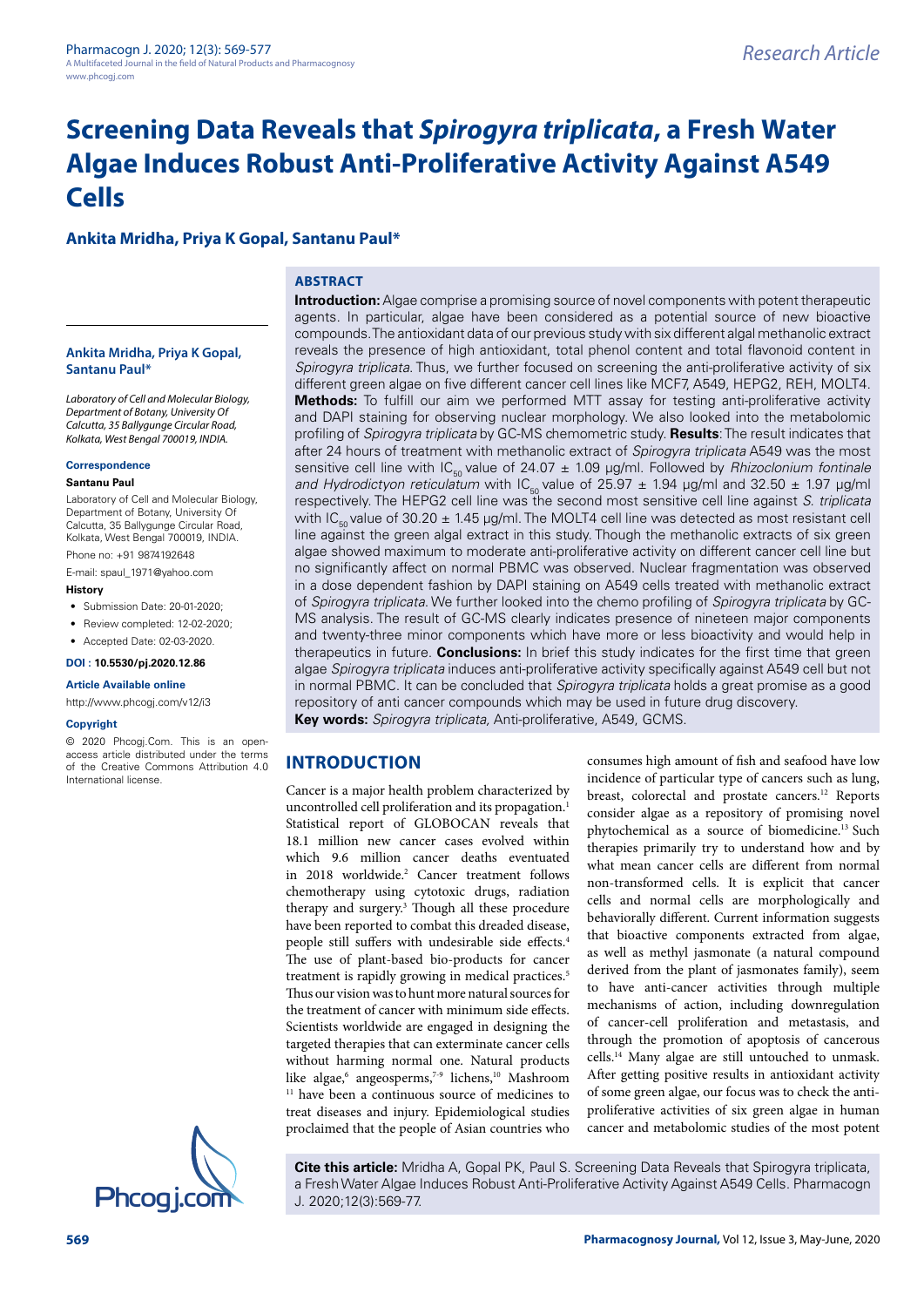green methanolic algal extract. The result of which could be a great source of future medical discovery.

# **MATERIALS AND METHODS**

## Sample collection, identification and extraction procedure

Green algae were collected from several lentic and slowly lotic sources of India. The collected samples viz. **Rhizoclonium crassipellitum (RC)**, **Spirogyra triplicata (ST)**, **Pithophora cleveana (PC)**, **Rhizoclonium fontinale (RF)**, **Cladophora glomerata (CG)Hydrodictyon reticulatum (HR)** were identified by phycology specialist and voucher specimens deposited at Phycology lab, Botany Dept, University of Calcutta. The collected materials were processed and extracted according to our previous study.<sup>13</sup>

#### Cell and cell culture reagents and chemicals

MCF7, A549, HEPG2, REH, MOLT4 cell lines were kindly gifted from Dr. Sanjit Dey department of Physiology University of Calcutta and Mitali Chatterjee IPGMER, Kolkata. Cell lines were cultured at 1×10<sup>6</sup> cells/ml in RPMI 1640 (Sigma Aldrich) or Dulbecco's Modified Eagle's medium (DMEM) (Sigma Aldrich) depending upon cell line, supplemented with 10% (v/v) heat-inactivated FBS (Invitrogen), 2mM L-glutamine, 10 U/ml penicillin and streptomycin (Sigma Aldrich) and maintained in humidified 5%  $\mathrm{CO}_2$  incubator (HF-90). Percoll (Sigma aldrich), glutamine (Sigma aldrich), gentamicin (Sigma aldrich), Trypan blue (Sigma aldrich), MTT 3-(4,5 dimethylthiazol-2-yl)- 2,5-diphenyltetrazolium bromide (Sigma Aldrich), DAPI and PI for microscopic analysis of nuclear fragmentation were purchased from Sigma-Aldrich.

#### Isolation of peripheral blood mononuclear cells (PBMC)

Peripheral blood mononuclear cells constitute the cellular part of the blood containing all blood cells with a round nucleus. PBMCs are mainly invading cells that comprised of monocytes, T cells, B cells, natural killer (NK) cells, and dendritic cells. Peripheral blood mononuclear cells (PBMC) were isolated from heparinized venous blood of healthy normal volunteers by percoll density (Sigma aldrich) gradient centrifugation (d=1.082 g/L) creating prominent layers containing specific cell populations. The cells can then be isolated by extracting the respective layer. The total cell number and the number of viable cells were determined with Trypan blue (Sigma aldrich) exclusion. PBMC were then recovered at the interface and the retrieved cells were washed and re-suspended in phosphate-buffered saline (PBS) and finally fixed in RPMI 1640 (Sigma aldrich) supplemented with 2mM glutamine(Sigma aldrich), gentamicin (Sigma aldrich) and 10% heat inactivated FBS (invitrogen).<sup>15</sup>

#### Cell viability assay

To check the viability of cells after treating with methanol extracts, we performed the cell viability assay. Cells were harvested 96-well plate with increasing concentrations of STME and observed at 24 Hours of time point by MTT assay.<sup>16</sup> In brief cells were incubated in *triplicata* in a 96-well plate at different concentrations of methanolic algal extract in a final volume of 200µl for 24 hrs at 37°C. Three hours before the completion of time points, 20µl of MTT solution (5mg/mL) was added to each well. Formazone crystals formed, representing percentage of cell viability was assessed at 560 nm. Cell apoptosis (100%) was obtained by lysis of cells in 5% SDS lysis buffer. All treatments were performed in triplicata. The percentage of cell viability was calculated as mentioned below:

% cell viability= 100\*(O.D. sample-O.D. 100%lysis) / (O.D. 0%lysis-O.D.100%lysis)

Nuclear staining with DAPI

Nuclear fragmentation is an important phenomenon of apoptosis and can be visualize by DAPI staining.<sup>17</sup> Cells were seeded in 12 well plate and treated with STME at different concentrations for 24h. After treatment, cells were collected, washed with 1 X phosphate buffered saline (PBS). DAPI (1μg/mL in PBS) was added and incubated for 15 min at room temperature. The stained cells were observed under a fluorescence microscope.

## Microscopic staining of apoptotic cells by PI

Based on our MTT data, we found that A549 cell lines are mostly affected by Spirogyra triplicata. Thus we took control and three increasing concentration of STME treated A549 cell well plate. The treated  $1 \times 10^5$  A549 cells were stained with freshly prepared PI ( $1 \mu g/ml$ ) and incubated for 10 min. after washing, the cells were visualized under fluorescence microscope.<sup>18</sup> (Dewinter).

#### Metabolomic study by GCMS Study

From our previous study, after getting positive antioxidant result and high amount of total phenol and flavonoid content, our next aim was to analyze the chemometric activity by GC-MS study.

#### Sample preparation for GC/MS analysis

The 10mg algal methanol extract was dissolved in 1 ml of the HPLC grade methanol, vortexed properly for well mixing and finally filtered through 0.22 μm syringe filter (Millipore Corp., Bedford, MA, USA).

## Instrumentation and chromatographic conditions

Agilent Technologies 7890A GC System liquid autosampler was used for GC/MS analysis. The gas chromatograph was interfaced to a mass spectrometer instrument utilizing the following conditions *viz.* HP-5 ms column (30 m $\times$  0.25 mm $\times$  0.25  $\mu$ m), fitted with silica and coupled to an Agilent triple quadrupole Mass selective Detector MSD7000, ionization voltage 70 eV; electron multiplier energy 2000 V; transfer line temperature,295°C. Helium as carrier gas (1 ml/min). The in<sub>itial</sub> temperature was  $60^{\circ}$ C for 0 min, then gradually increased to 320 C autometically and in the split ratio mode (10:1), transfer line temperature 295 C.<sup>19</sup>

## Identification of components

NIST MS search program v.2.2 (NIST 11) [National Institute Standard and Technology] was utilized for the interpretation GC/MS mass spectrum. Finally, name, molecular weight and structure of the components of the test material were determined.

#### Statistical analysis

The results were expressed as mean ± standard deviation. Descriptive statistics was used to analyze the mean, standard deviation, variation, and level of statistical significance between groups. When  $p < 0.05$  and  $p < 0.01$ , it was considered statistically significant for analysis of percent inhibition of cell growth.

#### **RESULTS**

## Differential anti-proliferative activity of algal extract by MTT assay

To fish out the most potent anti-cancerous extract, we investigated the anti-proliferative effects of six different green algal methanolic fraction and tested on five different cancer cell lines e.g. MCF-7, A549, HEPG2, REH, MOLT4. Each cell line was treated with six different algal extract for 24hour time points followed by MTT assay. Results of the MTT assay proved that A549 was the most sensetive cell line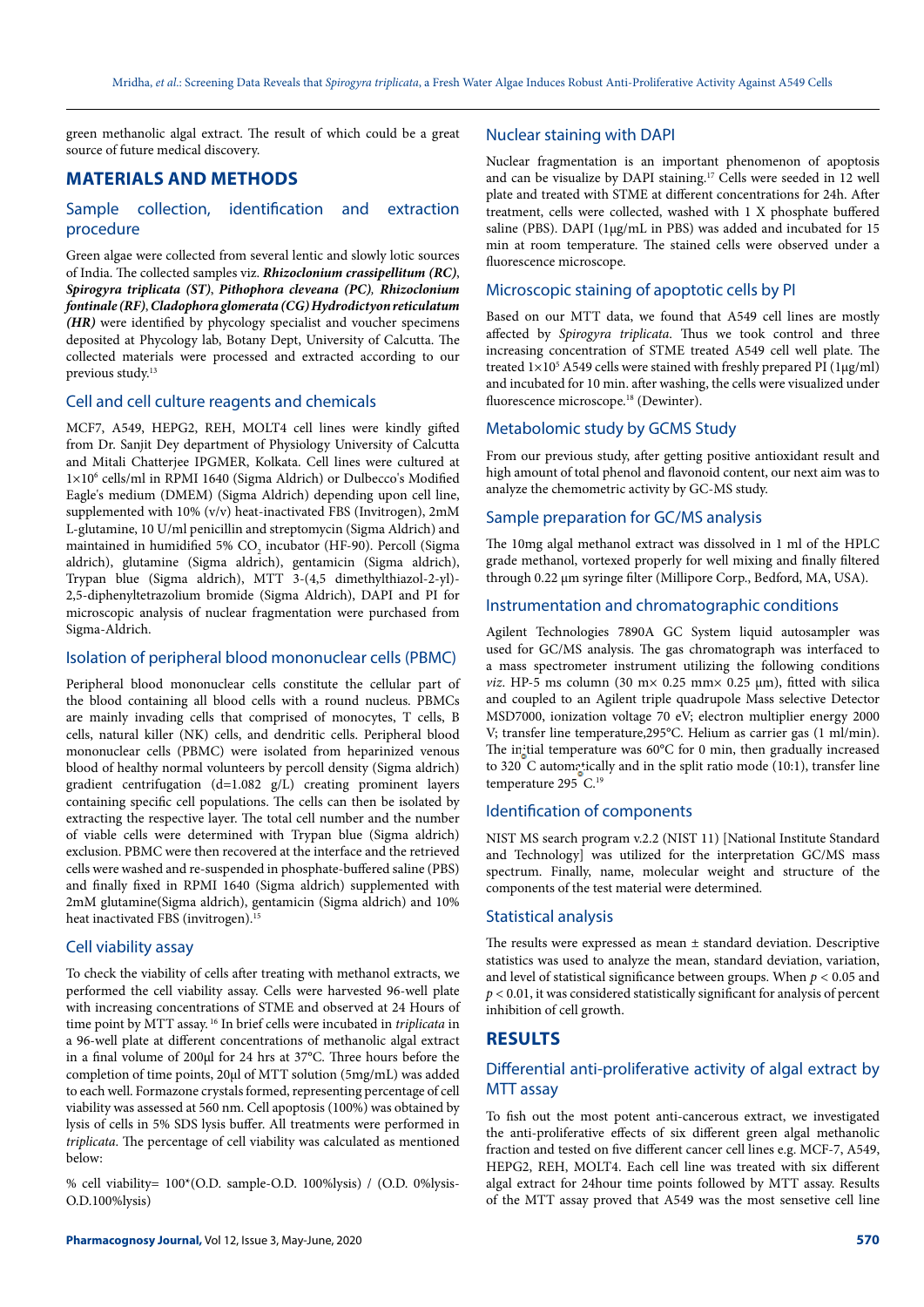which was significantly down-regulated by most of the green algae (Table 1). The most remarkable result was shown by Spirogyra triplicata methanol extract (STME) having maximum anti-proliferative activity against A549 cell line with IC<sub>50</sub> value of 24.07  $\pm$  1.09 μg/ml. Followed by Rhizoclonium frontinale against A549 cell line, Spirogyra triplicata against HEPG2 cell line and Rhizoclonium frontinale against HEPG2 cell line with IC<sub>50</sub> value of 25.97  $\pm$  1.94 μg/ml, 30.2  $\pm$  1.45 μg/ml and 30.45  $\pm$ 2.67 μg/ml respectively. The anti-proliferative activity of A549 cell line mostly by Hydrodictyon reticulatum, Rhizoclonium crassipellitum and Pithophora cleveana methanolic extract with IC<sub>50</sub> values of 32.50  $\pm$  1.35 μg/ml, 34.71 $\pm$  1.79 μg/ml and 37.54  $\pm$  1.47 μg/ml respectively. STME shows moderate anti-proliferative activity against MCF-7 cell line with IC<sub>50</sub> value 47.28  $\pm$  1.98 μg/ml but against REH and Molt 4 cell lines did not show significant anti-proliferative activity having  $IC_{50}$  values of 82.68  $\pm$  2.38 and 89.71  $\pm$  1.82 respectively (Figure 1b) . Rhizoclonium

frontinale (RFME) also exhibited lower anti-proliferative activity against REH, and MOLT4 cells (Figure 1d). From the Figure 1 we can conclude that cancer cell viability decreased with the dose dependent fashion. However, anti-proliferative activity of Cladophora glomerata, Pithophora cleveana, Rhizoclonium crassipellitum, Hydrodictyon reticulatum were found to be of least anti-proliferative efficacies against MOLT4 cell line with IC<sub>50</sub> values of 72.82  $\pm$  1.3 μg/ml, 202.8  $\pm$  1.89 μg/ ml, 213.7  $\pm$  2.83 μg/ml, 165.9  $\pm$  1.34 μg/ml respectively (Table 1). Thus it is proved from the data that MOLT4 cells were most resistant (Table 1) to all the extracts tested. In a nutshell from the MTT assay results we observe that S. triplicata possesses most promising Anti-cancer potentiality followed by R. frontinale (Figure 1d) in A549 cells. Whereas no significant anti proliferative effect was observed in normal PBMC isolated from healthy donor.

| Table 1. IC <sub>so</sub> values of six different green algal extract on different cell lines. |  |  |
|------------------------------------------------------------------------------------------------|--|--|
|------------------------------------------------------------------------------------------------|--|--|

|                                | $IC_{\text{eq}}$ values ( $\mu$ g/ml) 24 Hours |                  |                   |                  |                  |  |
|--------------------------------|------------------------------------------------|------------------|-------------------|------------------|------------------|--|
| Algae                          | MCF-7                                          | A549             | HEPG <sub>2</sub> | <b>REH</b>       | <b>MOLT4</b>     |  |
| Rhizoclonium<br>crassipellitum | $42.35 + 1.3$                                  | $34.71 \pm 1.79$ | $37.63 \pm 1.82$  | $136.2 \pm 1.26$ | $381.3 \pm 1.9$  |  |
| Spirogyra<br>triplicata        | $47.28 + 1.98$                                 | $24.07 \pm 1.09$ | $30.20 \pm 1.45$  | $82.68 + 2.38$   | $89.71 \pm 1.82$ |  |
| Pithophora<br>cleveana         | $80.48 + 2.7$                                  | $37.54 \pm 1.47$ | $57.19 + 1.68$    | $82.29 + 1.37$   | $202.8 + 1.89$   |  |
| Rhizoclonium<br>fontinale      | $58.19 \pm 1.6$                                | $25.97 + 1.94$   | $30.45 + 2.67$    | $99.04 \pm 1.48$ | $93.81 \pm 1.38$ |  |
| Cladophora<br>glomerata        | $70.24 + 1.96$                                 | $48.03 \pm 1.42$ | $39.07 + 1.38$    | 78.46+1.62       | $72.82 + 1.3$    |  |
| Hydrodictyon<br>reticulatum    | $77+1.54$                                      | $32.50 \pm 1.97$ | $111 \pm 2.58$    | $62.04 \pm 1.39$ | $165.9 \pm 1.34$ |  |



**Figure 1:** Effect of different algal extract on MCF7, A549, HEPG2, REH, MOLT4 Cell Lines and normal PBMC. Effect of six different algal methanolic extract (A-F), (25 μg/ml-100 μg/ml) as determined by MTT assay at 24 h time point. PBMC cells were unaffected but A549 cells are mostly affected. a-Rhizoclonium crassipellitum (RC), b-Spirogyra triplicata (ST), c- Pithophora cleveana (PC), d- Rhizoclonium fontinale (RF), e- Cladophora glomerata (CG), f- Hydrodictyon reticulatum (HR).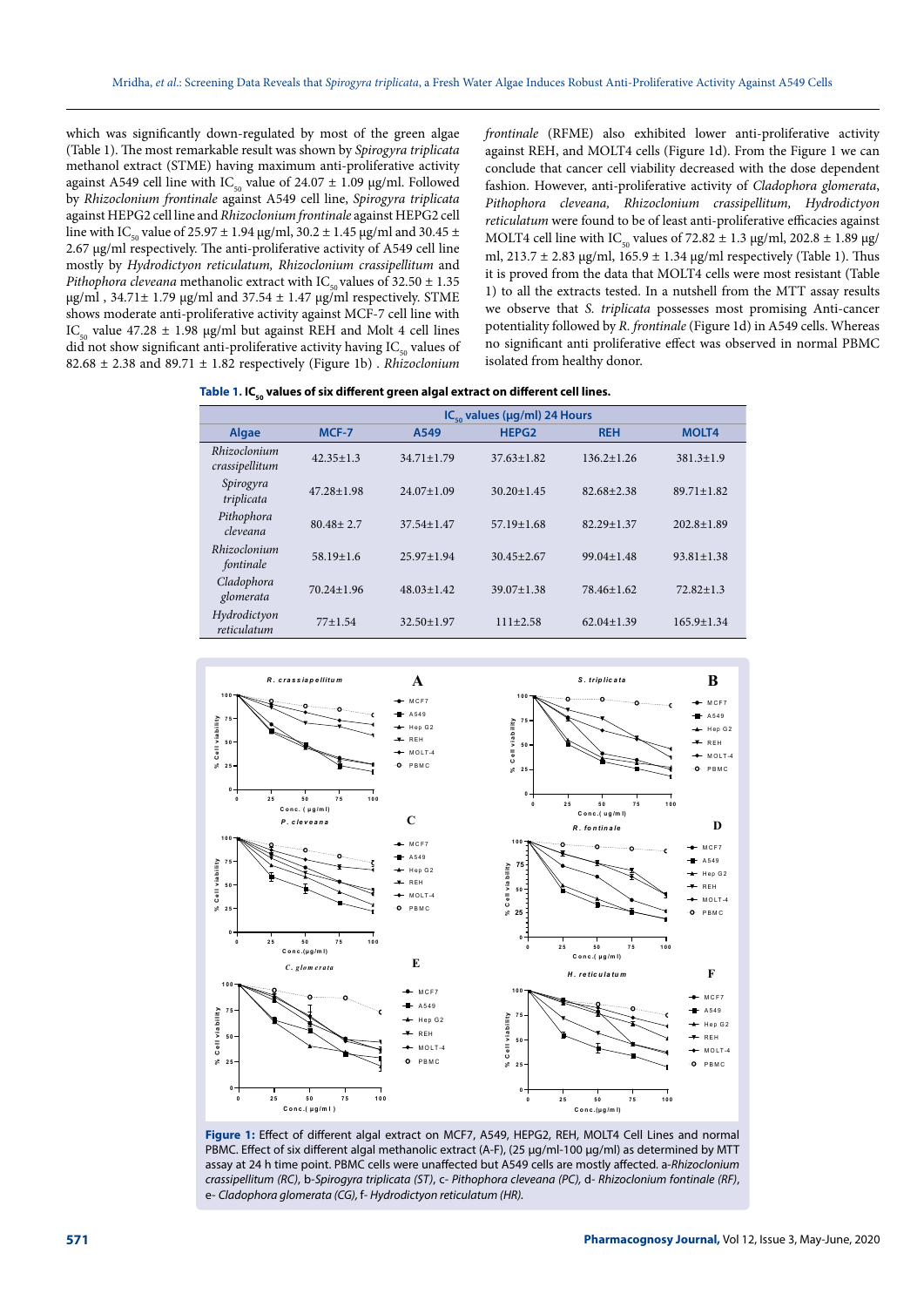## Effects of S. triplicata methanolic extract on cellular morphological changes of A549 cells

As the methanolic extract of S. triplicata showed the most potential antiproliferative activity we further looked at the nuclear fragmentation of A549 cells upon treatment with S. triplicata. The characteristic nuclear fragmentation induced during apoptosis was measured using DAPI staining. DAPI is a nuclear stain that can be visualized under UV fluorescence when excited under fluorescence microscope. In our study, DAPI staining revealed the changes related with apoptosis in A549 cells treated with the methanolic fraction of S. triplicata. The morphological changes associated with apoptosis such as chromatin condensation, nuclear fragmentation, and margination of nucleus are evident in A549 cells upon treatment (Figure 2).

## Observation of A549 cells by PI staining

PI is a membrane impermeant stain; it can't penetrate through the living cell membrane. When the cell undergoes apoptosis, the cell membrane becomes leaky and the stain can enter into the cell. PI staining can be used to exhibit the morphologic condition of DNA after treatment with methanolic extract. Thus to observe the amount of dead cells we performed the PI staining. In our study four groups of cells were considered in which first one untreated group i.e. no STME concentration was given to A549 cells and three ascending concentration of STME were given to rest three cell groups. In control cells presence of little amount of PI stained cells were visualized which suggests that there was no such apoptotic cells. As most of the cells were alive, PI did not get into the cells. Whereas the number of PI stained cells increased according to the increase in the concentration of STME treatment (Figure 3a). The figure clearly represents the scenario where the control cell with little PI stained cell, means most of the cells having, membrane integrity, thus PI stain was unable to enter into maximum cells. Whereas the increasing concentration of STME changes the cellular membrane integrity thus allowed to enter PI within the cell and looks red in colour under fluorescence microscope and % cell death gradually increased (Figure 3b, 3c, 3d).

## Chemo profiling analysis by GC-MS

Previous analysis with STME indicates higher percentages of antioxidant capacities as well as the total phenolic content and total flavonoid content.<sup>13</sup> Henceforth, it was further investigated for metabolomic profiling by GC/MS analysis. GC/MS chemometric profiling of STME as per aforesaid experimental procedure showed numerous different peaks indicating the presence of diversified phyto chemotypes (Figure 4). The methanol extract of STME revealed the presence of different chemotypes which were characterized and identified by comparison of their mass fragmentation patterns with the similar compounds present in the NIST database. Of these nineteen different chemotypes, 1,4-Phosphasilacyclohexane, 4,4-dimethyl-1-phenyl- (27.33%), Linoleic acid ethyl ester (8.57%), (Z,Z,Z)-9,12,15-Octadecatrienoic acid (7.61%), 9,12,15-Octadecatrienoic acid, methyl ester, (9Z,12Z,15Z)- (6.33%), Pentadecanoic acid, 13-methyl-, methyl ester (6.04%), (Z,Z,Z)-9,12,15-Octadecatrienoic acid (4.98%), 7,10.13-Eicosatrienoic acid, methyl ester (4.23%), Neophytadiene(3.73%), 1,2,3-Benzenetriol (3.49%), Hexylene glycol $(2.72\%)$ , Doconexent $(2.53\%)$ , Azulene  $(2.53\%)$ , 10,13-Eicosadienoic acid, methyl ester $(2.32\%)$ . (2.53%), 10,13-Eicosadienoic acid, methyl ester(2.32%), Cyclopentanetridecanoic acid, methyl ester (1.99%), Methyl octyl phthalate (1.48%), 2-Pyrrolidinone, 1-methyl- (1.34%), 3',8,8'-Trimethoxy-3-piperidyl-2,2'-binaphthalene-1,1',4,4'-tetrone (1.32%), 6, 19-Cycloandrostane-3,7-diol, 3β-methoxy- (1.26%), Methyl tetradecanoate (1.15%) were found to be the major constituents (Table 2a). Along with the nineteen major components, twenty-three minor



**Figure 2:** Detection of nuclear fragmentation in A549 cells by DAPI staining after algal extract treatment. For 24 hours. Cells show high degree of nuclear fragmentation in a concentration and time dependent manner under fluorescence microscope.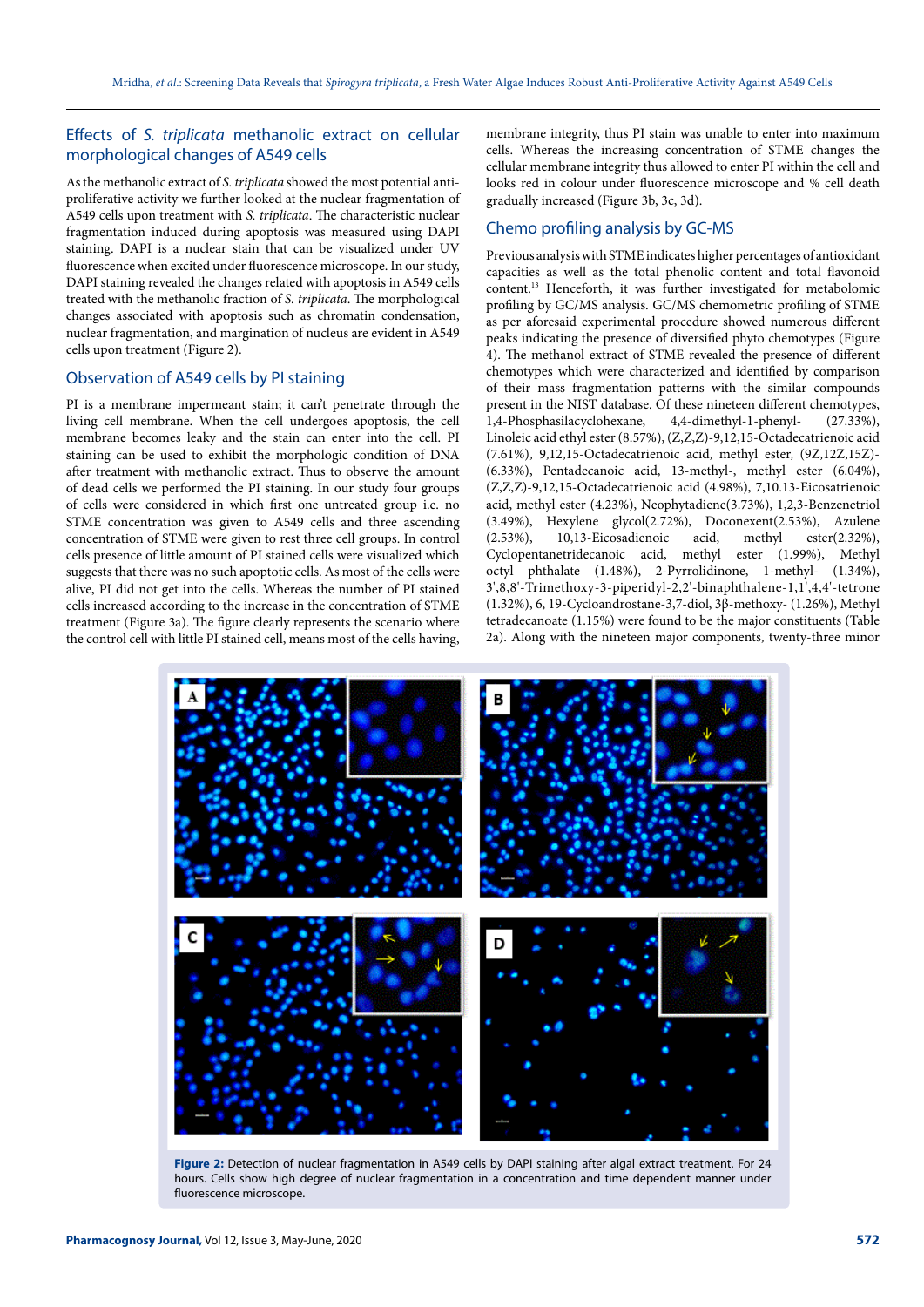

**Figure 3:** PI staining under fluorescence microscope. A-Control cell no STME treatment, B-15 μg/ml STME treatment, C- 24.07 μg/ ml STME treatment, D- 40 μg/ml STME treatment.



components were detected in trace amount (Table 2b, Figure 2). These nineteen major components were further investigated for their biological efficacies and most of them have diverse range of positive pharmaceutical and therapeutic functions<sup>20-27</sup> (Table 2). From the above study it can be concluded that the methanolic fraction of S. triplicata possesses a wide range of phytochemicals which holds a great promise for future drugs for combating cancer.

# **DISCUSSION**

The use of naturally occurring plant-based products has shown promising results in the treatment of cancer. Due to the complexity of cancer, novel bioactive compounds with multi targeting efficacy are the need of the hour. In this paper we looked into the anti-proliferative effect of freshwater green algae Spirogyra triplicata by MTT assay. Previously

we performed a pilot study with both Ethyl acetate and methanol extract of Spirogyra triplicata and our findings demonstrate that the methanolic fraction of S. triplicata possesses the most potent anticancer activity against human lung cancer cells (A549) and comparable activity in few other cancer cell lines. In contrast no significant cytotoxicity was observed in the normal PBMC cells. Next, we used DAPI, a fluorescent DNA-binding agent to visualize morphological changes of the nucleus. Nucleus gets fragmented with increase in concentration of the methanolic extracts. The GC/MS chemometric profiling is a useful technique to detect the volatile compounds present in natural products. The GC/MS fingerprinting of methanolic fraction of S. triplicata revealed the presence of nineteen major bioactive components in large amount along with twenty-three minor components in trace amount. The major phytochemical groups namely fatty acid esters, sterols,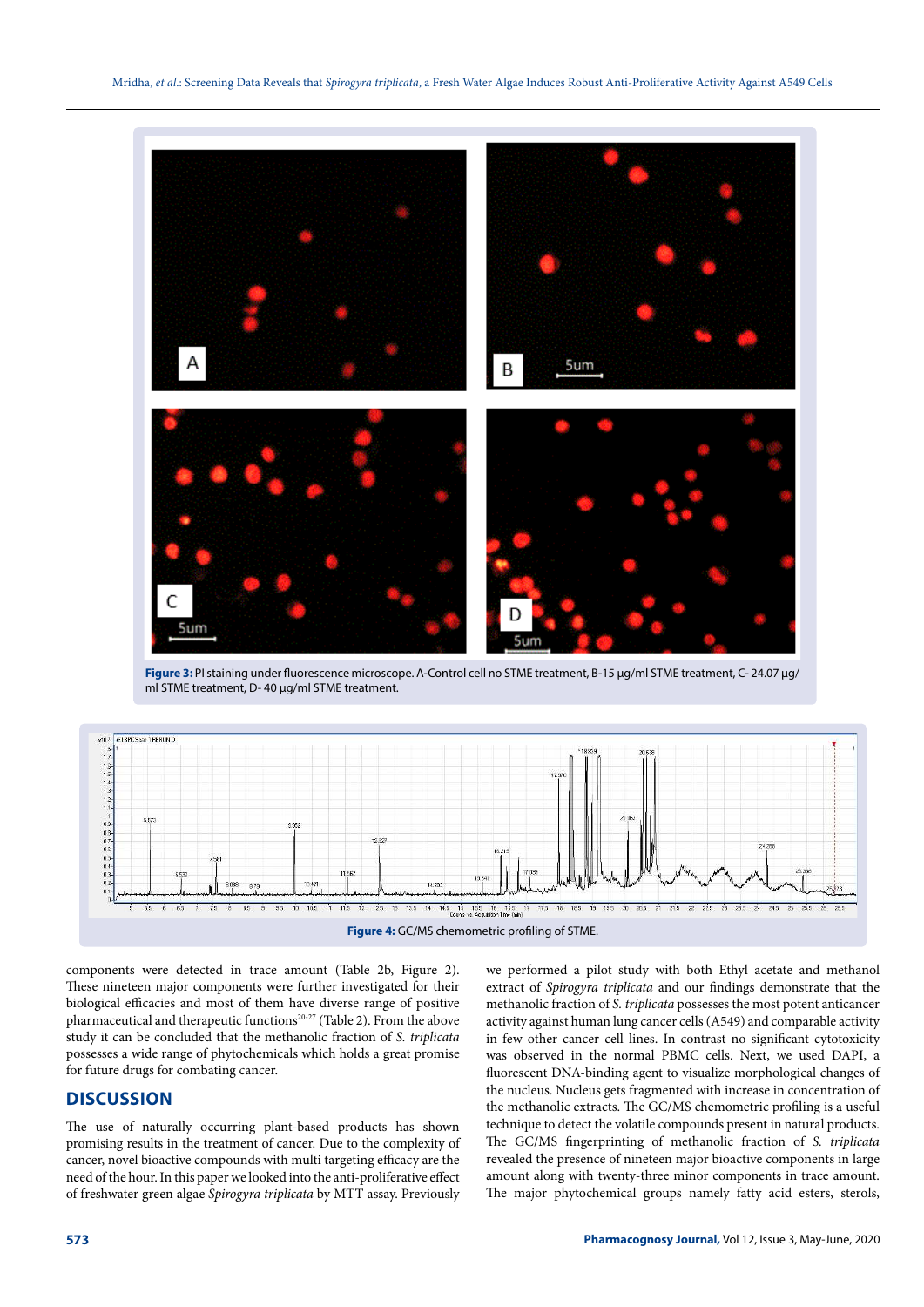|                  | <b>Peak RT</b> |                  | Peak  |                                                                                | Mol.               | Mol. Wt. |                |                                                  |                                                                                                                                                                                                                 |
|------------------|----------------|------------------|-------|--------------------------------------------------------------------------------|--------------------|----------|----------------|--------------------------------------------------|-----------------------------------------------------------------------------------------------------------------------------------------------------------------------------------------------------------------|
| SI <sub>No</sub> | (min)          | <b>Peak Area</b> | Area% | <b>Compound Name</b>                                                           | <b>Formula</b>     | (g/mol)  | <b>CAS No.</b> | Chemotype                                        | <b>Activity</b>                                                                                                                                                                                                 |
| $\mathbf{1}$     | 18.36          | 116361042        | 27.33 | 1,4-Phosphasilacyclohexane,<br>4,4-dimethyl-1-phenyl-                          | $C_{12}H_{19}PSi$  | 222      | 111514-26-2    |                                                  |                                                                                                                                                                                                                 |
| 2                | 18.83          | 36485993         | 8.57  | Linoleic acid ethyl ester                                                      | $C_{20}H_{36}O_2$  | 308.4986 | 544-35-4       | fatty acid ethyl<br>ester                        | human metabolite and a<br>plant metabolite <sup>20</sup>                                                                                                                                                        |
| 3                | 20.88          | 32403118         | 7.61  | $(Z,Z,Z)$ -9,12,15-                                                            | $C_{18}H_{30}O_2$  |          | $463 - 40 - 1$ | Fatty acid                                       |                                                                                                                                                                                                                 |
|                  |                |                  |       | Octadecatrienoic acid<br>9,12,15-Octadecatrienoic                              | $C_{18}H_{30}O_2$  | 278.4    |                |                                                  |                                                                                                                                                                                                                 |
| $\overline{4}$   | 20.53          | 26983285         | 6.33  | acid, methyl ester,<br>$(9Z, 12Z, 15Z)$ -                                      | $C_{19}H_{32}O_2$  | 292.5    | $301 - 00 - 8$ | Fatty acid methyl<br>ester                       |                                                                                                                                                                                                                 |
| 5                | 18.79          | 25733184         | 6.04  | Pentadecanoic acid,<br>13-methyl-, methyl ester                                | $C_{17}H_{34}O_2$  | 270.4507 | 5487-50-3      | Fatty acid ester                                 |                                                                                                                                                                                                                 |
| 6                | 18.98          | 21237407         | 4.98  | $(Z,Z,Z)$ -9,12,15-<br>Octadecatrienoic acid                                   | $C_{18}H_{30}O_2$  |          | $463 - 40 - 1$ | Fatty acid                                       |                                                                                                                                                                                                                 |
| $\overline{7}$   | 20.63          | 18029271         | 4.23  | 7,10.13-Eicosatrienoic acid,<br>methyl ester                                   | $C_{21}H_{36}O_2$  | 320      | 30223-51-9     | Fatty acid ester                                 |                                                                                                                                                                                                                 |
| $\,8\,$          | 17.97          | 15915194         | 3.73  | Neophytadiene                                                                  | $C_{20}H_{38}$     | 278      | $504 - 96 - 1$ | sesquiterpenoids                                 | Antioxidant, analgesic,<br>antipyretic, anti-<br>inflammatory,<br>antimicrobial,<br>antidiabetic, anti-<br>inflammatory,<br>antiarthritic, and<br>anticancer activities <sup>21</sup>                           |
| 9                | 12.52          | 14860304         | 3.49  | 1,2,3-Benzenetriol                                                             | $C_6H_6O_3$        | 126.11   | $87 - 66 - 1$  |                                                  |                                                                                                                                                                                                                 |
| 10               | 5.57           | 11582577         | 2.72  | Hexylene glycol                                                                | $C_6H_{14}O_2$     | 118.1742 | $107 - 41 - 5$ | Glycol                                           | Coating industry, inert<br>ingredient in pesticide<br>formulation, automobile<br>industry, pharmaceutical<br>and agrochemical<br>industry <sup>22</sup>                                                         |
| 11               | 20.06          | 10801913         | 2.53  | Doconexent                                                                     | $C_{22}H_{32}O_2$  | 328.4883 | 6217-54-5      | polyunsaturated<br>very long-chain<br>fatty acid | Doconexent with<br>mixture of other oil<br>act as a supplement of<br>DHA(which have anti<br>inflammatory effect in<br>brain. $)^{23}$                                                                           |
| 12               | 9.95           | 10797783         | 2.53  | Azulene                                                                        | $C_{10}H_8$        | 128.1705 | $275 - 51 - 4$ | hydrocarbon                                      | It has a role as a plant<br>metabolite and a volatile<br>oil component <sup>24</sup>                                                                                                                            |
| 13               | 20.46          | 9902887          | 2.32  | 10,13-Eicosadienoic acid,<br>methyl ester                                      | $C_{21}H_{38}O_2$  | 322      | 30223-50-8     | Fatty acid methyl<br>ester                       |                                                                                                                                                                                                                 |
| 14               | 20.73          | 8494916          | 1.99  | Cyclopentanetridecanoic<br>acid, methyl ester                                  | $C_{19}H_{36}O_2$  | 296      | 24828-61-3     | Fatty acid methyl<br>ester                       |                                                                                                                                                                                                                 |
| 15               | 16.21          | 6325633          | 1.48  | Methyl octyl phthalate                                                         | $C_{17}H_{24}O_4$  | 292      | 91485-83-5     | Diisononyl ester                                 | Plasticizer <sup>25</sup>                                                                                                                                                                                       |
| 16               | 7.58           | 5716847          | 1.34  | 2-Pyrrolidinone, 1-methyl-                                                     | $C_{s}H_{o}NO$     | 99       | 872-50-4       |                                                  | used in the petrochemical<br>industry, and in the<br>manufacturing of various<br>compounds, including<br>pigments, cosmetics,<br>insecticides, herbicides,<br>and fungicides and<br>anticancer <sup>26,27</sup> |
| 17               | 24.28          | 5621412          | 1.32  | 3',8,8'-Trimethoxy-3-<br>piperidyl-2,2'-binaphthalene-<br>$1,1',4,4'$ -tetrone | $C_{28}H_{25}NO_7$ | 487      | 127611-84-1    |                                                  |                                                                                                                                                                                                                 |
| 18               | 20.81          | 5368432          | 1.26  | 6, 19-Cycloandrostane-3,7-<br>diol, $3\beta$ -methoxy-                         | $C_{20}H_{32}O_3$  | 320      |                |                                                  |                                                                                                                                                                                                                 |
| 19               | 16.74          | 4916926          | 1.15  | Methyl tetradecanoate                                                          | $C_{15}H_{30}O_2$  | 242      | $124 - 10 - 7$ | fatty acid methyl<br>ester                       | plant metabolite, a<br>flavouring agent and a<br>fragrance <sup>28</sup>                                                                                                                                        |

# **Table 2a: GC-MS chemo profiling of major component of Spirogyra triplicata methanolic extract.**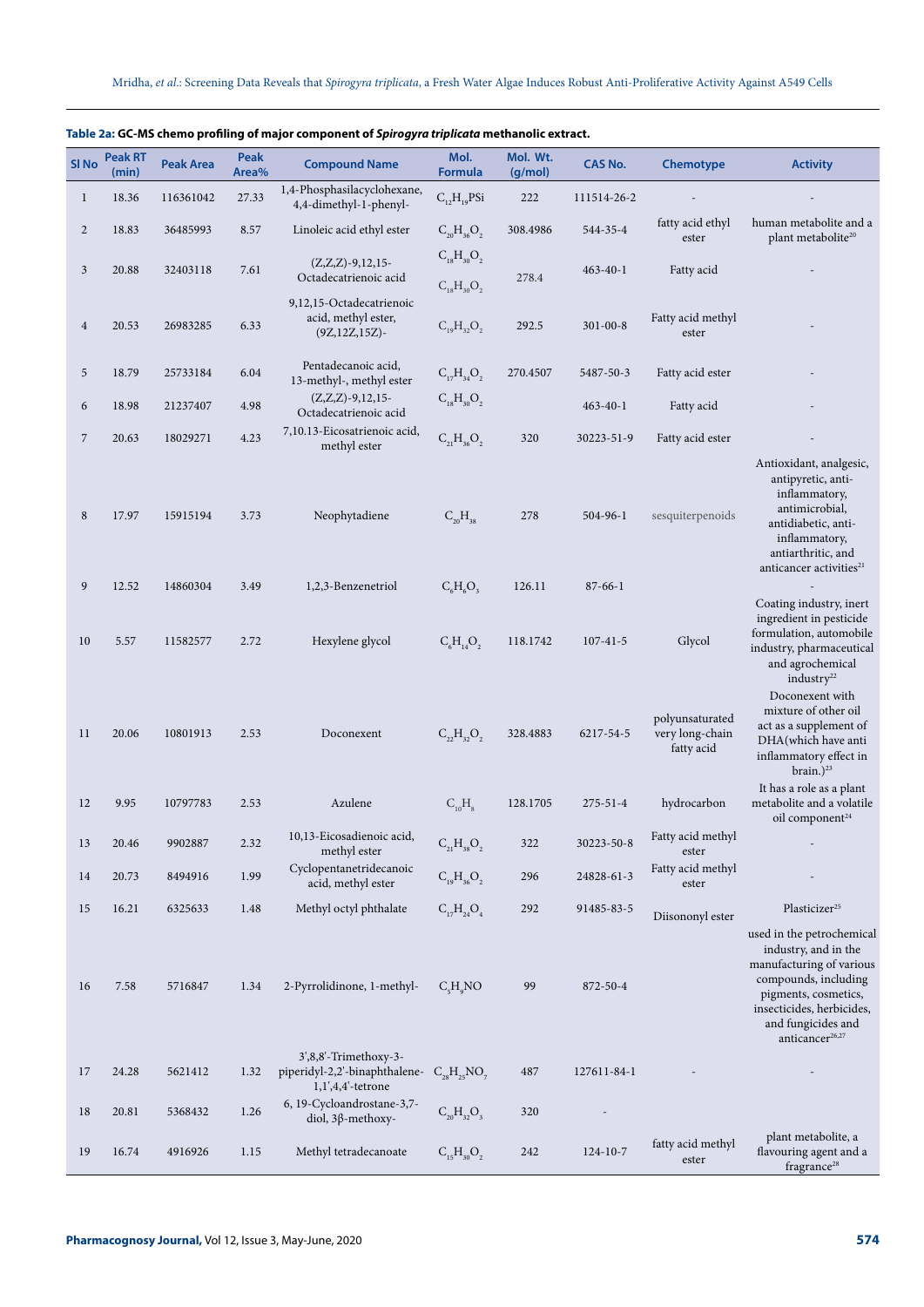| SI <sub>No</sub> | <b>PeakRT</b><br>(min) |         | Peak Area Peak Area% | <b>Compound Name</b>                                                                     | Mol.<br><b>Formula</b>                 | Mol. Wt.<br>(g/mol) | <b>CAS No.</b> | <b>Chemotype</b>                           |
|------------------|------------------------|---------|----------------------|------------------------------------------------------------------------------------------|----------------------------------------|---------------------|----------------|--------------------------------------------|
| $\mathbf{1}$     | 16.39                  | 4216235 | 0.99                 | 3-Hydroxydodecanoic acid                                                                 | $C_{12}H_{24}O_3$                      | 216.32              | 1883-13-2      | Fatty acid                                 |
| $\overline{2}$   | 25.38                  | 3741161 | 0.87                 | Lycopersene                                                                              | $C_{40}H_{66}$                         | 547                 | $502 - 62 - 5$ | acyclic carotene                           |
| 3                | 6.532                  | 3687989 | 0.86                 | Valeric acid                                                                             | $C_5H_{10}O_2$                         | 102.13              | $109 - 52 - 4$ | saturated fatty acid                       |
| $\overline{4}$   | 17.099                 | 2928528 | 0.688017846          | Isopropyl palmitate                                                                      | $C_{19}H_{38}O_2$                      | 298.5               | 142-91-6       |                                            |
| 5                | 20.00                  | 2876594 | 0.67                 | Ethyl arachidonate                                                                       | $C_{22}H_{36}O_2$                      | 332.5               | 1808-26-0      | fatty acid ethyl ester                     |
| 6                | 11.56                  | 2485142 | 0.58                 | 1-Ethylidene-1H-indene                                                                   | $C_{11}H_{10}$                         | 142.2               | 2471-83-2      |                                            |
| 7                | 18.63                  | 1777880 | 0.41                 | 13-Heptadecyn-1-Ol                                                                       | $C_{17}H_{32}O$                        | 252.4               | 56554-77-9     |                                            |
| $\,$ 8 $\,$      | 15.647                 | 1580754 | 0.37                 | Dodecanoic acid, 1-methylethyl ester                                                     | $C_{15}H_{30}O_2$                      | 242                 | 10233-13-3     | fatty acid ester and<br>an isopropyl ester |
| $\boldsymbol{9}$ | 18.9                   | 1420852 | 0.33                 | Ethyl linoleate                                                                          | $C_{20}H_{36}O_2$                      | 308.5               | 544-35-4       | fatty acid ethyl ester                     |
| $10\,$           | 18.598                 | 1369414 | 0.32                 | 1-Monolinolenoyl-rac-glycerol                                                            | $C_{21}H_{36}O_4$                      | 352.5               | 18465-99-1     |                                            |
| 11               | 18.23                  | 1071873 | 0.25                 | 13-Heptadecyn-1-ol                                                                       | $C_{17}H_{32}O$                        | 252.4               | 56554-77-9     |                                            |
| 12               | 10.47                  | 1000281 | 0.23                 | 5-Hydroxymethylfurfural                                                                  | $C_{\epsilon}H_{\epsilon}O_{\epsilon}$ | 126.11              | $67 - 47 - 0$  | furan                                      |
| 13               | 16.47                  | 907653  | 0.21                 | Geranyl isovalerate                                                                      | $C_{15}H_{26}O_2$                      | 238.3               | $109 - 20 - 6$ |                                            |
| 14               | 7.41                   | 870297  | 0.20446445           | 2-Ethylhexyl trichloroacetate                                                            | $C_{10}H_{17}Cl_3O_2$                  | 275.6               | 16397-79-8     |                                            |
| 15               | 8.06                   | 824996  | 0.19                 | 4-Chlorobutyrophenone                                                                    | $C_{10}H_{11}ClO$                      | 182.64              | 939-52-6       |                                            |
| 16               | 7.39                   | 787620  | 0.18                 | P-Cymene                                                                                 | $C_{10}H_{14}$                         | 134.22              | $99 - 87 - 6$  |                                            |
| 17               | 10.79                  | 684364  | 0.16                 | 1-Phenoxy-2-propanol                                                                     | $C_9H_{12}O_2$                         | 152.19              | 770-35-4       |                                            |
| 18               | 14.20                  | 550520  | 0.12                 | Piperidine-4-carboxylic acid, 1-[2-methyl-2,3-<br>dihydroindol-1-yl)-2-oxoethyl)-, amide | $C_{17}H_{23}N_{3}O_{2}$               | 301                 |                |                                            |
| 19               | 8.79                   | 477712  | 0.11                 | 2-Ethylhexanoic acid                                                                     | $C_8H_{16}O_2$                         | 144.21              | 149-57-5       |                                            |
| 20               | 11.80                  | 455883  | 0.10                 | Bicyclo[4.4.1]undeca-1,3,5,7,9-pentaene                                                  | $C_{11}H_{10}$                         | 142.2               | 2443-46-1      |                                            |
| 21               | 14.67                  | 452629  | 0.10                 | Octahydrobenzo(b)pyran, 4a-acetoxy-5,5,8<br>a-trimethyl-                                 | $C_{14}H_{24}O_3$                      | 240                 | 54344-83-1     |                                            |
| 22               | 6.60                   | 400001  | 0.09                 | Phenyl beta-D-glucopyranoside                                                            | $C_{12}H_{16}O_6$                      | 256.25              | 1464-44-4      |                                            |
| 23               | 26.323                 | 338854  | 0.07                 | Lycopersene                                                                              | $C_{40}H_{66}$                         | 547                 | $502 - 62 - 5$ |                                            |

|  |  | Table 2b: GC-MS chemoprofiling of minor component of Spirogyra triplicata methanolic extract. |
|--|--|-----------------------------------------------------------------------------------------------|
|  |  |                                                                                               |

unsaturated alcohols, alkynes etc. were found to be the dominant components and these are known for their positive biological functions. Neophytadiene , 2-Pyrrolidinone, 1-methyl- , Methyl tetradecanoate, Doconexent and Azulene were the major phytocomponents exhibiting bioactivity. The Neophytadiene shows antioxidant, analgesic antipyretic, anti-inflammatory, antimicrobial, antidiabetic, anti-inflamatoty, antiarthritic and anti-cancer activity. 2-Pyrrolidinone, 1-methyl- exhibits immunomodulatory activity and known as antimyeloma compound. Methyl tetradecanoate is being used as a flavouring and fragrancing agent. Doconexent with mixture of other oil act as a very good supplement of DHA (which have anti inflammatory effect in brain). Azulene- acts as a volatile oil component. Data taken together reflects that methanolic extract of S. triplicata proves to be a good repository of phytochemicals that holds a great promise in the treatment of cancer in future. However, further in depth studies need to be performed to fully discover its anticancer properties by looking at the different cell signaling pathways linked with cancer development.

# **AUTHORS CONTRIBUTION**

Ankita Mridha performed all assays and data collection. Priya K Gopal maintained the cell culture. Santanu Paul made over all data analysis and assessment of manuscript.

# **ACKNOWLEDGEMENTS**

The authors are grateful to Indian Council of Medical Research for their funding, ICMR SRF. Authors are thankful to IISER Earth Science, Kolkata for GC-MS analysis.

# **CONFLICTS OF INTEREST**

There are no conflicts of interest.

## **REFERENCES**

1. Ferlay J, Soerjomataram I, Ervik M, Dikshit R, Eser S, Mathers C, et al. Cancer incidence and mortality worldwide: GLOBOCAN 2012. Int J Cancer. 2015;136(5):359-86.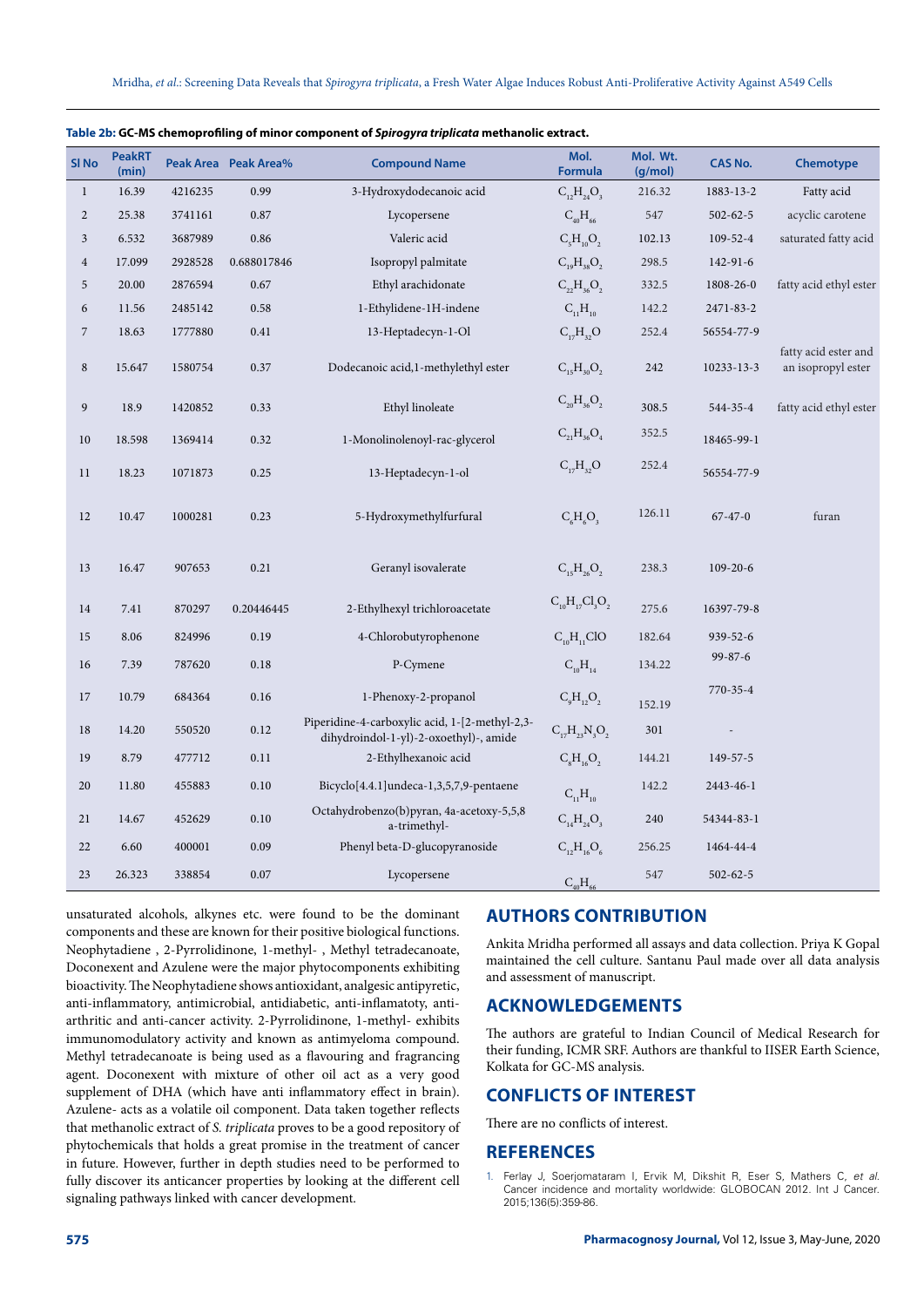- 2. Bray F, Ferlay J, Soerjomataram I, Siegel RL, Torre LA, Jemal A. Global cancer statistics 2018: GLOBOCAN estimates of incidence and mortality worldwide for 36 cancers in 185 countries. CA Cancer J Clin. 2018;68(6):394-424.
- 3. Arruebo M, Vilaboa N, Gutierrez BS, Lambea J, Tres V, Valladares M, et al. Assessment of the Evolution of Cancer Treatment Therapies. Cancers (Basel). 2011;3(3):3279-330.
- 4. Watkins CL, Fernandez-Robles C, Miller RN, Pine A, Stern Prim TA. Use of Complementary and Alternative Medicine by Patients with Cancer. Care Companion CNS Disord. 2011;13(2):pii: PCC.
- 5. Wang H, Khor TO,Shu L, Su Z, Fuentes F, Lee JH, et al. Plants Against Cancer: A Review on Natural Phytochemicals in Preventing and Treating Cancers and Their Druggability. Anticancer Agents Med Chem. 2012;12(10):1281-305.
- 6. Mridha A, Paul S. Algae as potential repository of anticancerous natural compounds. International Journal of Phytomedicine. 2017;9(2017):181-94.
- 7. Chakraborty T, Pal Basak A, Mridha A, Gopal PK, Paul S. Anti-cancer and antioxidant potential of Indian carpet weed Glinus oppositifolius (L.) Aug. DC. J Pharmacogn Phytochem. 2017;6(5):464-8.
- 8. Hajra D, Paul S. Study of glucose uptake enhancing potential of fenugreek (Trigonella foenum graecum) leaves extract on 3T3 L1 cells line and evaluation of its antioxidant potential. Phcog Res. 2018;10(4):347-53.
- 9. Chouni A, Paul S. A Review on Phytochemical and Pharmacological Potential of Alpinia galangal. Pharmacogn J. 2018;10(1):09-15.
- 10. Dandapat M, Paul S. Secondary metabolites from lichen Usnea longissima and its pharmacological relevance. Phcog Res. 2019;11(2):103-9.
- 11. Pal A, Chouni A, Das A, Ray R, Paul S. Evaluation of Anti-proliferative Potential and Antioxidant Activity of a Wild Edible Mushroom Macrocybe crassa (Sacc.) Pegler and Lodge. Pharmacognosy Journal. 2019;11(6s):1504-10
- 12. Correia-da-Silva M, Sousa E, Pinto MM, Kijjoa A. Anticancer and cancer preventive compounds from edible marine organisms. Semin Cancer Biol. 2017;46:55-64.
- 13. Mridha A, Nandi C, Pal R, Paul S. Studies on few fresh water green algal species reveals Spirogyra triplicata as the repository of high phenolic and flavonoid content exhibiting enhanced anti-oxidant property. J Pharmacogn Phytochem. 6(4):1291-7.
- 14. Farooqi AA, Butt G, Razzaq Z. Algae extracts and methyl jasmonate anti-cancer activities in prostate cancer: choreographers of 'the dance macabre. Cancer Cell Int. 2012;12:50.
- 15. Posevitz-Fejfar A, Posevitz V, Gross CC, Bhatia U, Kurth F, Schütte V, et al. Effects of blood transportation on human peripheral mononuclear cell yield, phenotype and function: Implications for immune cell biobanking. PLoS One. 2014;9(12):e115920.
- 16. Gopal PK, Paul M, Paul S. Curcumin Induces Caspase Mediated Apoptosis in JURKAT Cells by Disrupting the Redox Balance. Asian Pac J Cancer Prev. 2014;15(1):93-100.
- 17. Sarkar S, Gopal PK, Paul S, Andrographolide Induced Apoptosis in NALM-6 Cells Mediated Through the Cell Cycle Arrest and Nuclear Fragmentation. Pharmacogn J. 2018;10(2):210-4.
- 18. Riccardi C, Nicoletti I. Analysis of apoptosis by propidium iodide staining and flow cytometry. Nat Protoc. 2006;1(3):1458-61.
- 19. Kumar J, Dhar P, Tayade AB, Gupta D, Chaurasia OP, Upreti DK, et al. Chemical Composition and Biological Activities of Trans-Himalayan Alga Spirogyra porticalis (Muell.) Cleve. PLoS ONE. 2015;10(2):e0118255.
- 20. pubchem.ncbi.nlm.nih.gov, U.S. National Library of medicine. Ethyl linoleate. [Cited 2020 Jan 20] Available from: https://pubchem.ncbi.nlm.nih.gov/ compound/Ethyl-linoleate
- 21. Swamy MK, Arumugam G, Kaur R, Ghasemzadeh A, Yusoff MM, Sinniah UR. GC-MS Based Metabolite Profiling, Antioxidant and Antimicrobial Properties of Different Solvent Extracts of Malaysian Plectranthus amboinicus Leaves. Evid Based Complement Alternat Med. 2017;1517683.
- 22. arkema.com. Hexylene-glycol. General statement. [Cited 2020 Jan 20] Available from:https://www.arkema.com/export/shared/.content/media/ downloads/socialresponsability/safety-summuries/Thiochemicals-hexyleneglycol-2012-04-30.pdf
- 23. drugbank.ca. Doconexent.[ Cited 2020 Jan 20] Available from: http://www. drugbank.ca/drugs/DB03756
- 24. ebi.ac.uk. [ Cited 2019 Nov 4] Available from: http://www.ebi.ac.uk/chebi/ searchId.do?chebiId=CHEBI:31249)
- 25. ebi.ac.uk. [ Cited 2019 Nov 4] Available from: http://www.ebi.ac.uk/chebi/ searchId.do?chebiId=CHEBI:35459)
- 26. vpharmachem.com. Solvents. [ Cited 2019 Nov 4] Available from: https:// vpharmachem.com/solvents
- 27. Shortt J, Hsu AK, Martin BP, Doggett K, Matthews GM, Doyle MA et al. The drug vehicle and solvent N-methylpyrrolidone is an immunomodulator and antimyeloma compound. Cell Rep. 2014;7(4):1009-19.
- 28. ebi.ac.uk. [Cited 2019 Nov 4] Available from: https://www.ebi.ac.uk/chebi/ searchId.do?chebiId=CHEBI:89199)



#### **GRAPHICAL ABSTRACT**